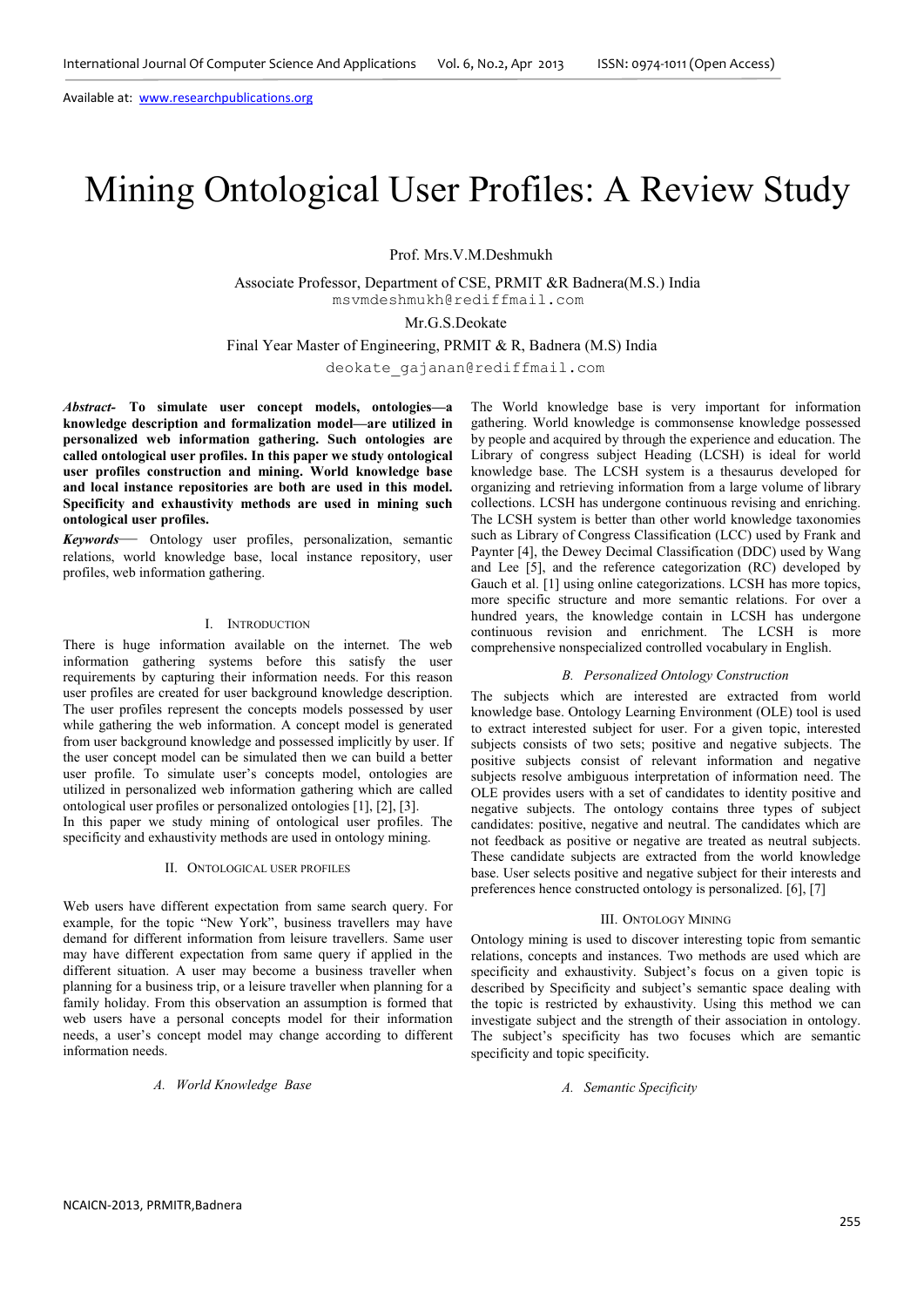Available at: www.researchpublications.org

It is investigated based on the structure of  $\mathcal{O}(\tau)$  inherited from the world knowledge base. The lower bound subjects have a stronger focus because it has fewer concepts in its space. Hence, the semantic specificity of a lower bound subjects is greater than that of an upper bound subjects.

It is measured based on the hierarchical semantic relations (is-a and part-of) held by a subjects and its neighbours. The subjects have a fixed locality on the  $\text{tax}^s$  of  $\mathcal{O}(\tau)$ . It is also called as absolute specificity and denoted by  $spe_a(s)$ . The determination of a subject's  $spe_a(s)$  described in algorithm1. [7]

**input**:a personalized ontology  $O(\tau)$  :=

 $\langle \text{taxs}, \text{rel} \rangle$ ; a coefficient  $\theta$  between (0,1), **output**:  $spe_a(s)$  applied to specificity.

- **1** Set k=1, get the set of leaves  $S_0$  from  $tax^s$ , for  $(s_0 \in S_0)$ assign  $spe_a(s_0) = k$ ;
- **2** get  $S'$  which is the set of leaves in case we remove the nodes  $S_0$  and the related edges from  $tax^s$ ;
- **3** if  $(S' == \emptyset)$  then return;
- **4** foreach  $s' \in S'$  do
- **5** if  $isA(s') == \emptyset$  then  $spe_a^1(s') = k$ ;
- **6** else  $spe_a^1(s') = \theta \times \min \{spe_a(s) | s \in isA(s')\};$
- 7 **if**( $partOf(s') == \emptyset$ )then  $spe_a^2(s') = k$ ;
- **8** else spe $\hat{a}(s') = \frac{\sum_{s \in partOf(s')} spe_s(s)}{|partOf(s')|};$
- **9**  $spe_a(s') = \min(spe_a^1(s'), spe_a^2(s'))$ ;
- **10 end**

11  $k = k \times \theta$ , S<sub>0</sub>US', go to step2;

# **Algorithm 1. Analyzing semantic relations for specificty[7]**

As the tax<sup>s</sup> of  $O(\tau)$  is a graphic taxonomy, the leaf subjects have no descendants. Thus, they have the strongest focus on their referring- to concepts and highest  $spe_a(s)$ . The leaf subjects have the strongest  $spe<sub>a</sub>(s)$  of 1 in the range of 0 to 1. The root subjects have the weakest  $spe_a(s)$  and smallest value in  $(0, 1)$ . [3], [7]

#### *B. Topic Specificity*

Topic specificity measures the focus of subjects on the given topic. It is investigated based on the user background knowledge discovered from user local information. User background knowledge can be discovered from user local information collections, such as user's stored documents, browsed web pages, and composed/received emails. Such collections is called Local instance Repository. The reference strength between an instance and a subject is evaluated. The subjects cited by an instance are indexed by their focus. Many subjects cited by an instance may mean loose specificity of subjects, because each subject deals with only a part of the instance. Hence, denoting an instance by *i*, the strength of *i* to a subject *s* is determined by

$$
str(i, s) = \frac{1}{priority(s, i) \times n(i)}
$$

Where  $n(i)$  the number of subjects on the citing list of *i* and priority(s, i) is the index of *s* on the citing list. The  $str(i, s)$  aims to selects the right instances to populated  $O(\tau)$ .

With the  $str(i, s)$  determined, the relationship between an *LIR* and  $\mathcal{O}(\tau)$  can be defined. [7], [8]

# *C. Evaluating Topic Specificity*

Set of positive, negative and neutral subjects is presents in an  $O(\tau)$ . Depending on the mapping of subject and instances, if an instances refers only to positive subjects, the instances fully supports the  $\tau$  and in case of negative subjects, it is strongly against the  $\tau$ . [7]

# *D. Multidimensional Analysis of Subjects*

The exhaustivity of a subject is the extent of its concepts space dealing with a given topic. If subjects has more positive descendants this space extends. Otherwise its exhaustivity decreases. [3].

# IV. ONTOLOGY MODEL

The architecture of ontology model is shown in fig.1 Two knowledge resources, world knowledge base and local instance repository is are utilized by the model. Taxonomic structure is provided by world knowledge base whereas the background knowledge is discovered by user local instance repository.



Fig.1. Architecture of Ontology Model [7]

Specificity and Exhaustivity of subjects are investigated for user background knowledge discovery. [7]

# V. CONCLUSION

In this paper, we study construction of ontological user profile and two dimensional ontology mining method.The model construct user personalized ontologies by extracting world knowledge from the LCSH system and discovering user background knowledge from user local instance repositories. Ontology mining discovers interesting and on-topic knowledge from the concepts, semantic relations, and instances in ontology

## **REFERENCES**

- [1] S.Gauch, J. Chaffee, and A. Pretschner, "Ontology-Based Personalized Search and Browsing" Web Intelligence and Agent Systems, vol. 1, nos. 3/4, pp. 219- 234, 2003.
- [2] Y. Li and N. Zhong, "Web Mining Model and Its Applications for information Gathering" Knowledge-Based Systems, vol. 17, pp. 207- 217, 2004.
- [3] Y. Li and N. Zhong, "Mining Ontology for Automatically Acquiring Web User Information Needs," IEEE Trans. Knowledge and Data Eng., vol. 18, no. 4, pp.554-568, Apr. 2006.